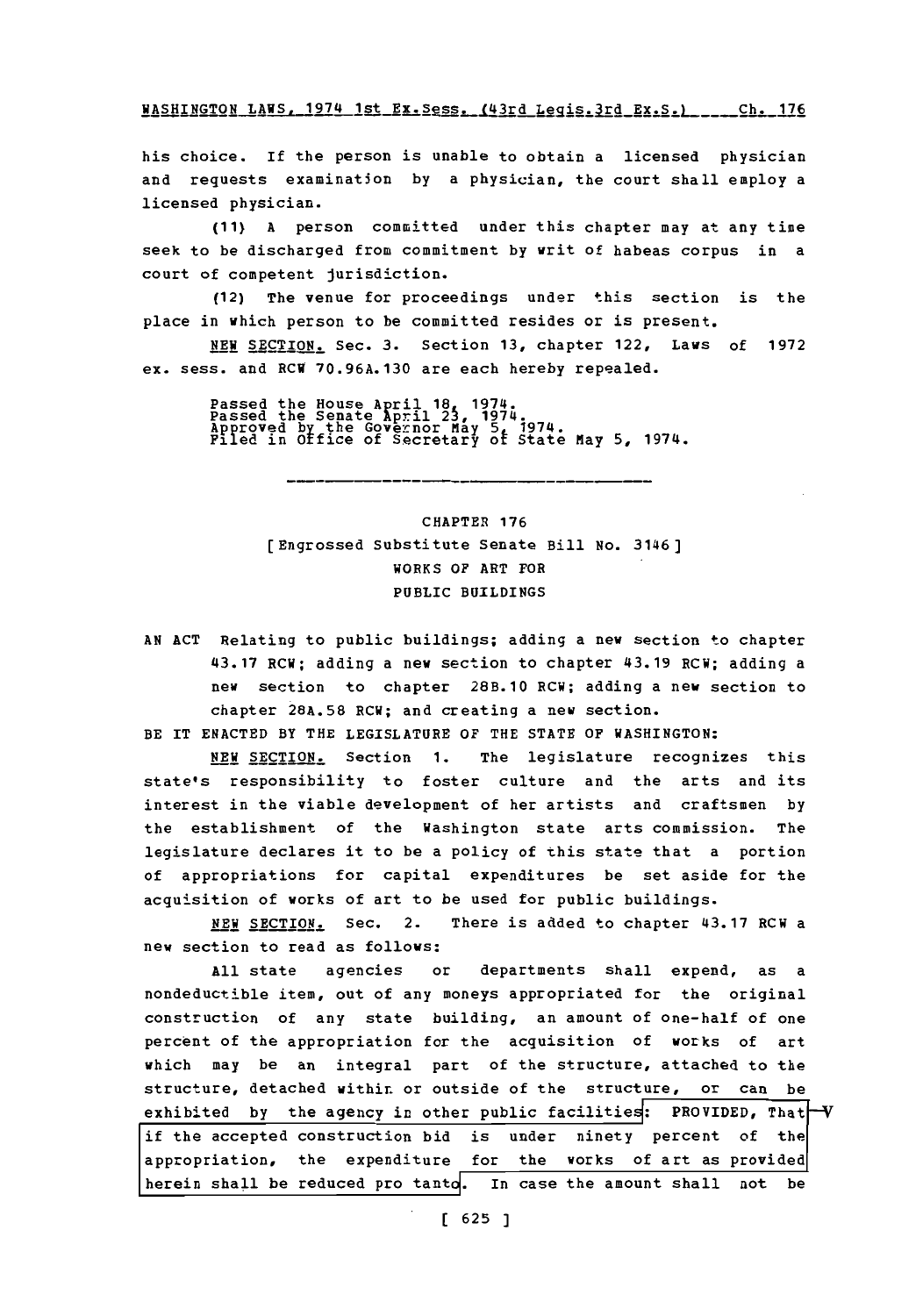### $Ch.$  176. WASHINGTON LAWS. 1974 1st Ex. Sess. (43rd Legis.3rd Bx. S.)

required in toto or in part for any project, such unrequired &mounts may be accumulated and expended for art in other projects of the agency. Expenditures for works of art as provided for hereih shall be contracted for separately from all other items in the Original construction of any state building. in addition to the cost of the works of art the one-half of one percent of the appropriation as provided herein shall be used to provide for the administtation **by** the contracting agency, the architect and Washington state arts commission and all costs for installation of the works of art. For the purpose of this section building shall not include highway construction sheds, warehouses or other buildings of a temporary nature.

**NEW SECTION.** Sec. **3.** There is added to chapter 43.19 RCW a new section to read as follows:

v The Washington state arts commission shall, in consultation  $V$   $\overline{$  with the state capitol committee, determine the amount to be made available for the purchase of art for each project under supervision of the director of general administration, and payments therefor shall be made in accordance with law. The selection **of,** commissioning of artist for, reviewing of design, execution and placement of, and the acceptance of works of art for such project shall be the responsibility of the Washington state arts commission in consultation with the state capitol committee.

NEW SECTION. Sec. 4. There is added to chapter 28B.10 RCW a new section to read as follows:

The Washington state arts commission shall, in consultation with the boards of regents of the University of Washington and Washington State University and with the boards of trustees of the state colleges and community college districts, determine the amount to be made available for the purchases of art for each project under the supervision of such boards of regents or trustees, and payment therefor shall be made in accordance with law. The selection of, commissioning of artist for, reviewing of design, execution and placement of, and the acceptance of works of art for such project shall be the responsibility of the Washington state arts commission in consultation with the board of regents or trustees having supervision of such project.

**NEW** SECTION. Sec. **5.** There is added to chapter **28A.58** RCW a new section to read as follows:

The state board of education and superintendent of public instruction shall allocate, as a nondeductible item, out of any moneys appropriated for state assistance to school districts for the original construction of any school plant facility the amount of onehalf of one percent of the appropriation for the acquisition of works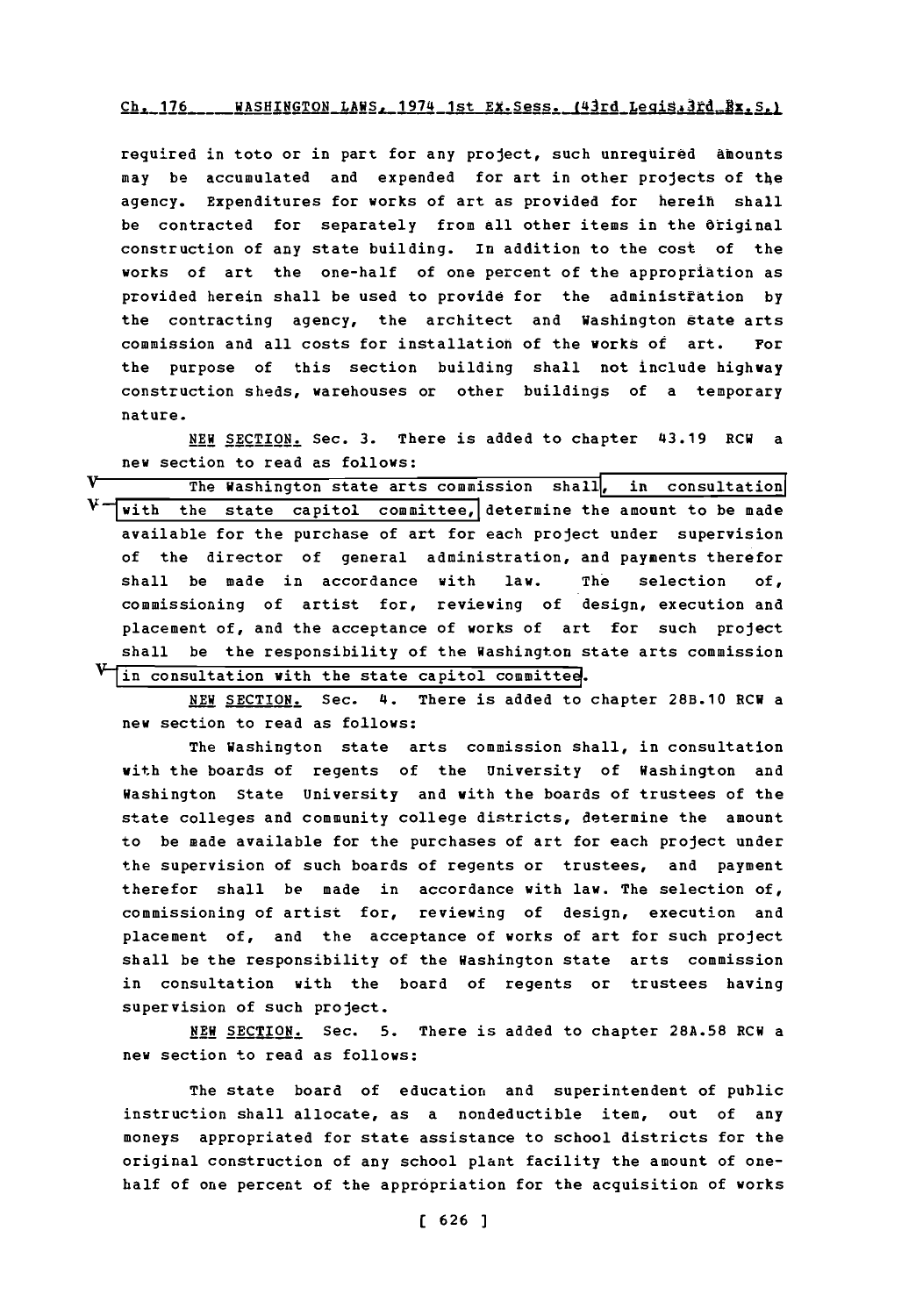#### WASHINGTON LAWS, 1974 1st Ex. Sess. (43rd Leqis. 3rd Ex. S.) Ch. 176

of art which may be an integral part of the structure, attached to the structure, detached within or outside of the structure, or can be exhibited in other public facilities **by** the school districi: PROVIDED, That **if** the accepted construction bid is under ninety percent of the appropriation, the expenditure for the works of art as provided herein shall be reduced pro tanto. In case the amount shall not be reguired in toto or in part for any project, such unrequired amounts may be accumulated and expended for art in other projects of the school district. The Washington state arts commission shall, in consultation with the superintendent of public instruction, determine the amount to be made available for the purchase of works of art for each such project, and payments therefor shall be made in accordance with law. The selection of, commissioning of artist for, reviewing of design, execution and placement of, and the acceptance of works of art shall be the responsibility of the Washington state arts commission in consultation with the superintendent of public instruction and the school district board of directors. Expenditures for works of art as provided for herein shall be contracted for separately from all other items in the original construction of any state building, in addition to the cost of the works of art the onehalf of one percent of the appropriation as provided herein shall be used to provide for the administration **by** the contracting agency, the architect, and Washington state arts commission and all costs for installation of the work of art. For the purpose of this section building shall not include sheds, warehouses or other buildings of a temporary nature.

Passed the Senate April 23, 1974.<br>Passed the House April 20, 1974.<br>Approved by the Governor May 5, 1974, with the exception of<br>Approved by the Governor May 5, 1974, 1974.<br>Piled in Office of Secretary of State May 5, 1974.<br>

"I am returning herewith without my approval as to certain items Engrossed Substitute Senate Bill No. 3146 entitled:

nAN **ACT** Relating to public buildings.",

This bill provides for the setting aside of <sup>Veto</sup><br>portions of appropriations for capital Message<br>expenditures to be used for acquisition of art<br>works for public buildings.

Sections 2 and 5 contain identical items<br>providing that if an accepted construction bid is<br>under ninety percent of the total appropriation<br>the expenditure for art works shall be reduced pro tanto. This language potentially creates<br>some serious administrative problems inasmuch as<br>the construction of a building may involve a<br>series of bids on different Fhases of the project. In the absence of any definition in the **bill** of what constitutes "construction bid", it<br>bill of what constitutes "construction bid", it<br>would be difficult to att works should be reduced Accordingly, I have vetoed the referenced items.

**Section 3 requires the Washington State Arts<br>Commission to consult with the State Capitol<br>Committee in the purchasing of art works and the**